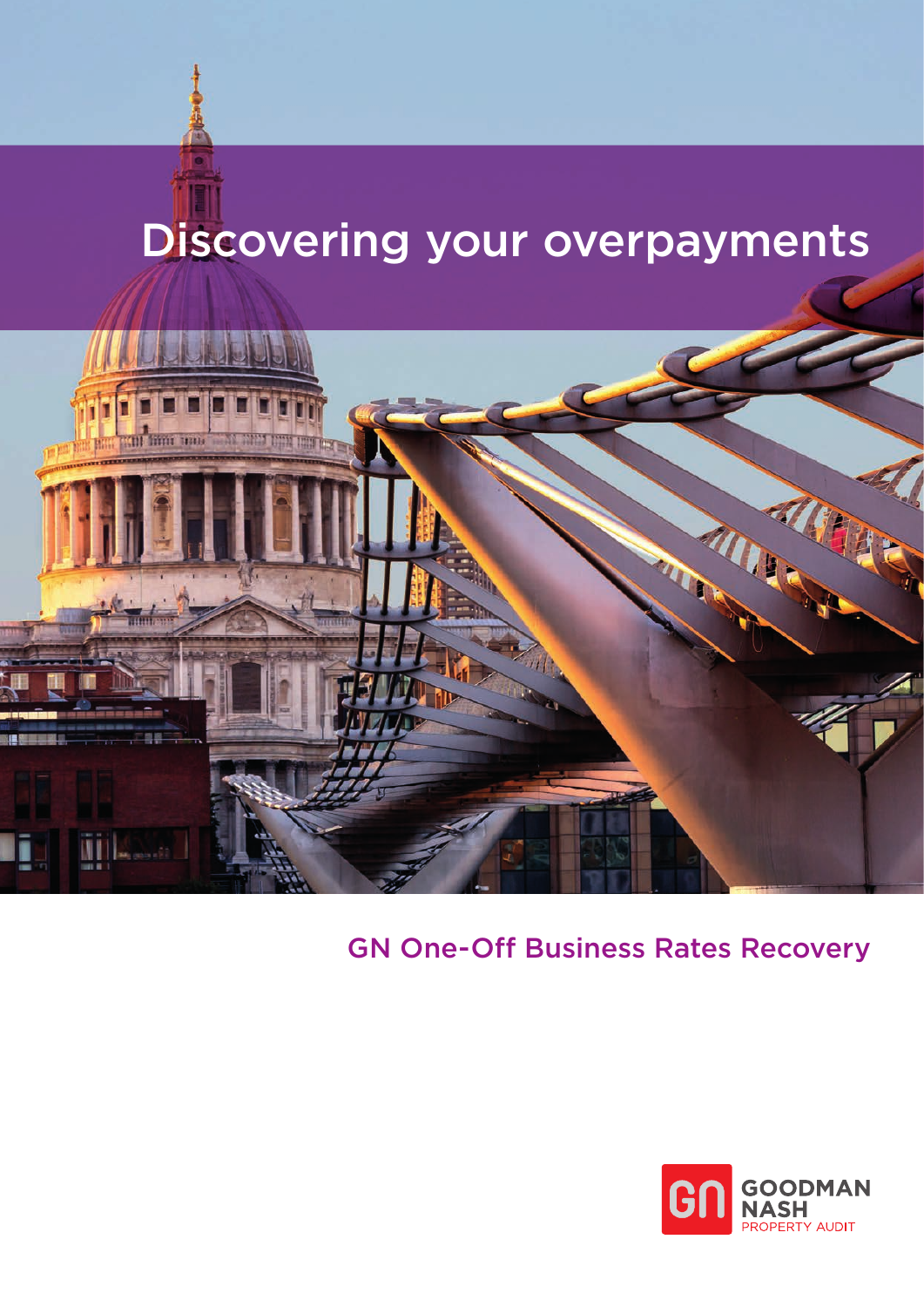# Seize the opportunity to recover

Commercial property taxes are complex. Business rates are no different. In fact, the entire administration process is challenging. So it's little wonder mistakes occur. However, with these mistakes come many opportunities to recover costs.

The One–Off Business Rates Recovery Service is at the core **"**of our business, every year, yielding around £10 million to £15 million in one-off business rates savings, without even **"** touching a rating appeal.

Andrew Wheeler, Board Director, Goodman Nash

### **Reading Between the Lists**

While the concept behind business rates are straightforward, they are among the most complicated taxes to administer. Appealing against rateable values is also time consuming with delays in the appeal process against rateable values often taking years. What's more, rateable values change frequently. This means historic charges for earlier years can also change, making it a common occurrence for reopening of billing across previous rate years.

This leaves companies struggling with their reconciliation processes when trying to ensure payments match liability. In a world where companies lack access to the proper software to manage that reconciliation process.

Add to this complex transitional relief, the availability of many exemptions and reliefs, legislative changes between revaluations, and it's no surprise that ratepayers occasionally overpay.

Unfortunately, the complexities don't end there. The legal framework is difficult to understand. New regulations are regularly introduced and their interpretation changes through case-law challenges. It all creates an environment where mistakes occur and procedures are not followed. A number of parties can make errors, including the billing authority, the rating agent and ratepayer. However, more than just mistakes can occur, opportunities to mitigate and reduce liabilities are also overlooked.

#### **What if you have a Rating Agent?**

Due to the historic nature of the recoveries, and having worked hard unearthing opportunities, naturally, Goodman Nash is keen to be rewarded. However, as an independent and impartial company, we work alongside many agents, advisors and practices with one common goal: to get the best results for our clients. Having a Rating Agent should not be a barrier to instructing us. So if you have contractual arrangements in place, these can be unlocked through honest discussions between all the parties. Many of the opportunities we discover pose no conflicts at all.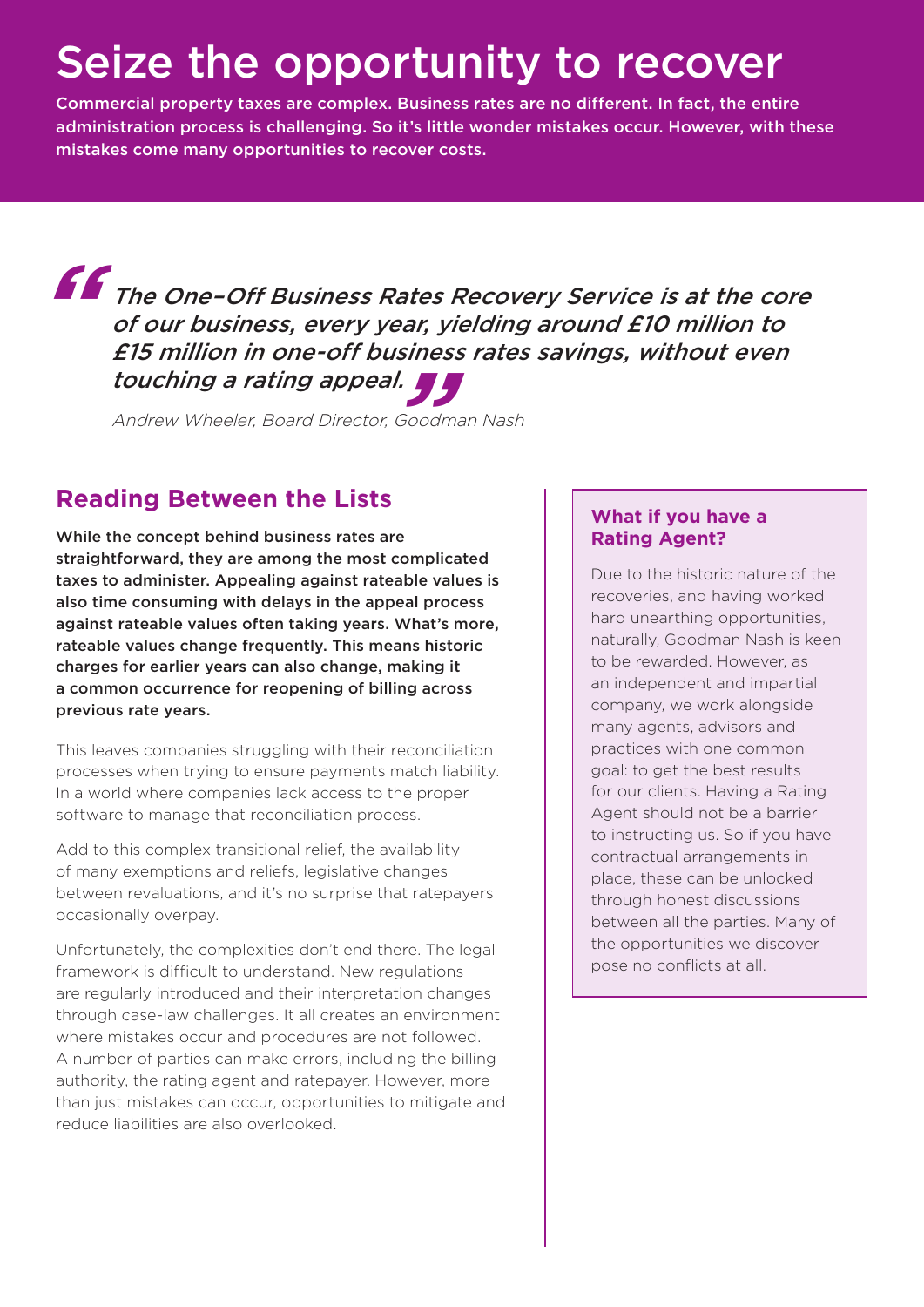### **How the service can help**

Sitting outside the conventional rates appeal process, the GN One-Off Business Rates Recovery service will help return retrospective overpayments to your company. We will discover those mistakes or provide more accurate information through research, to enable you to recover back costs in business charges.

The service discovers opportunities to recover overpayments through information gained in the public domain and or through our third-party subscriptions. We identify rating-list errors, incorrect billing, client overpayments, missing reliefs and exemptions, and more.

Additionally, we'll identify where you could have saved more through transitional certification or list alteration. For example, rateable values may have been too high or failed to account for material changes in circumstances, such as road works and adjoining building works.

Goodman Nash has subscribed to Valuation Office Agency data since 2003. This provides us with many powerful advantages, including the ability to write our own scripts to analyse the data for many purposes. We also receive data from the public domain, freedom of information requests, Scottish assessors, the Valuation Tribunal Service, Ordnance Survey and many third-party subscriptions. As such, we have perhaps the most sophisticated toolsets available in the surveying industry.

We take data-handling seriously. Since 1998, we've had our own dedicated software development team and invested millions in IT platforms. This investment has made us unrivalled in our ability to detect rate-saving opportunities for clients. We believe we are streets ahead of the competition; a fact not lost among our agent friends in the rating sector, who use our services regularly.

The service is different to our GN Rates Audit, which usually involves a portfolio of property and corporate clients sending internal data to us.

#### **How the service works**

It couldn't be easier to put our GN One-Off Business Rates Recovery service to work. All we usually need from you is your business rate account number or a letter of authority to obtain information from the billing authority or Valuation Office Agency. From there, we will perform undervaluation checks against the property. While uncommon, we will explain any risks of proceeding with the claim, where relevant.

It's easy to see the benefits of the service. Typically, we will approach you with opportunities to recover costs. After all, we have already done most of the hard work tracing errors before contacting you or identifying a scheme to reduce costs further. We'll give you the chance to recover those cost savings on a no-win, no-fee basis. Sometimes, our retrospective claims can go back over 10 years on single property addresses, leading to recoveries running into many tens – or hundreds – of thousands of pounds. Our biggest claims have exceeded £1 million.

So let us deliver those savings we've already identified. We just need your instruction to recover them for you.

L



£ through smart intelligent action Gaining the advantage